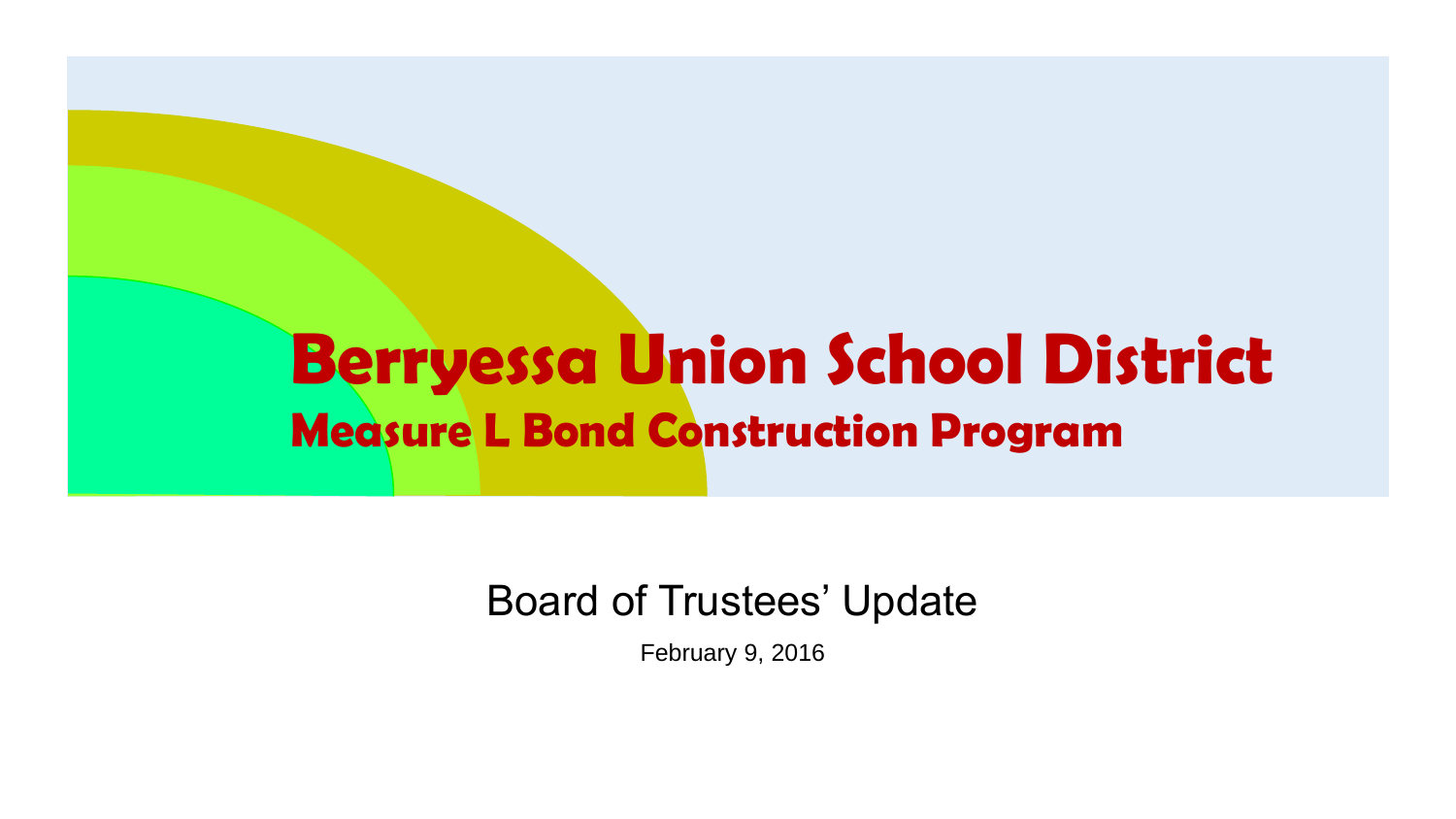## **Introduction**

The following presentation is intended to provide the Board of Trustees with an update on the progress of Measure L Construction Bond Projects. These are projects that are currently active throughout the District.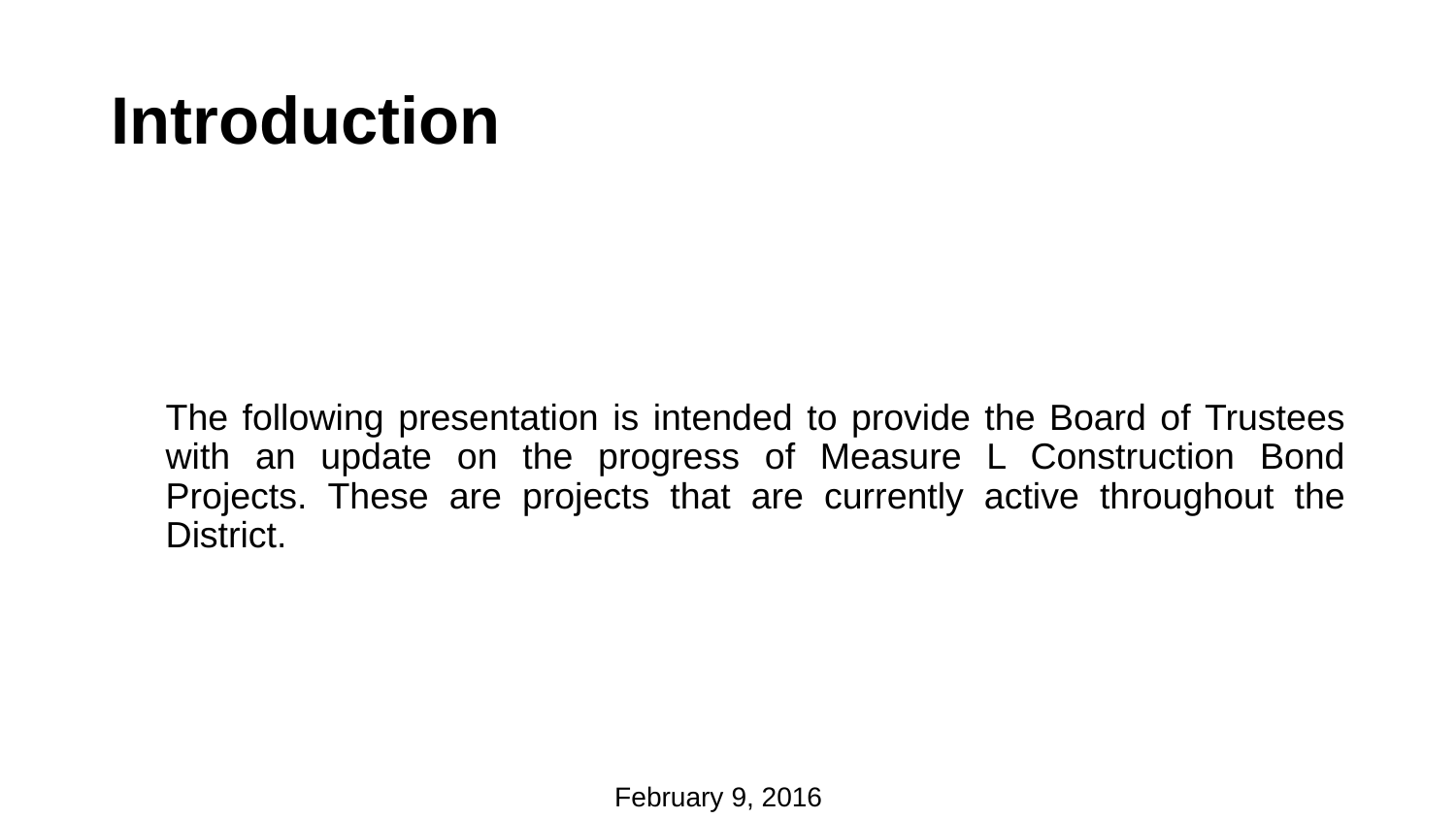# **Construction Projects for 2016**

- 1. Central Kitchen
- 2. F.I.S./School Modernization
	- Sierramont M.S.
	- Noble E.S.
	- Northwood E.S.
	- Summerdale E.S.
	- Vinci Park E.S.
- 3. Energy Conservation Project Solar
- 4. LAN Upgrade Phase II Cabling
- 5. Contractor Outreach Report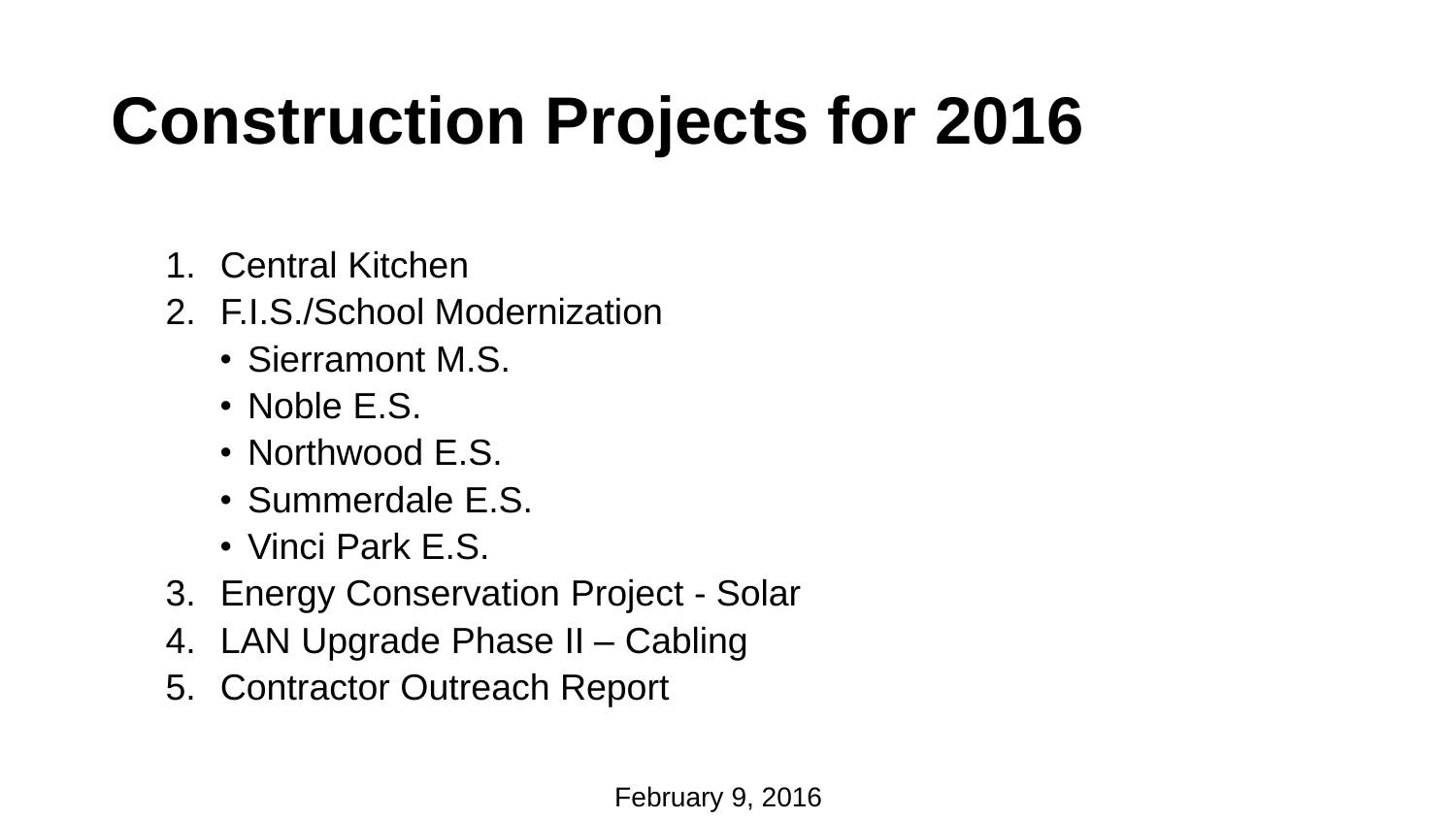### **Construction Projects for 2016**

| <b>Design</b>                                 | <b>DSA</b>                                | <b>Bid and</b><br><b>Award</b> | <b>Planned</b><br><b>Construction</b> | <b>Comments</b>                                                                         |
|-----------------------------------------------|-------------------------------------------|--------------------------------|---------------------------------------|-----------------------------------------------------------------------------------------|
|                                               | Central Kitchen                           | 4/2016                         | 4/2016                                | 1 of 1 review sets back from DSA.                                                       |
|                                               | Sierramont M.S. -<br>F.I.S. Modernization | 4/2016                         | 6/2016                                | 3 of 3 review sets back from DSA.                                                       |
|                                               | Noble E.S. - F.I.S.<br>Modernization      | 4/2016                         | 6/2016                                | 2 of 3 review sets back from DSA. Structural anticipated finish 2/5/2016                |
|                                               | Northwood E.S. - F.I.S.<br>Modernization  | 4/2016                         | 6/2016                                | 2 of 3 review sets back from DSA. Structural anticipated finish 2/5/2016                |
|                                               | Summerdale E.S. -<br>F.I.S. Modernization | 4/2016                         | 6/2016                                | 2 of 2 review sets back from DSA.                                                       |
| Vinci Park E.S. - Modernization               | Not Required                              | 4/2016                         | 6/2016                                | The Modernization portion is to bid separately from the F.I.S.                          |
| Vinci Park E.S. - F.I.S.                      |                                           | <b>TBD</b>                     | 6/2017                                | F.I.S. options based on DSA exiting requirements are being reviewed by<br>the District. |
| <b>Energy Conservation Project -</b><br>Solar | <b>TBD</b>                                | N/A                            | 5/2016                                | Detailed Design kickoff meeting 2/5/2016.                                               |
| LAN Upgrade Phase II Cabling                  | <b>Not Required</b>                       | 4/2016                         | 6/2016                                | The Bid Package is being prepared bid advertisement 2/15/2016                           |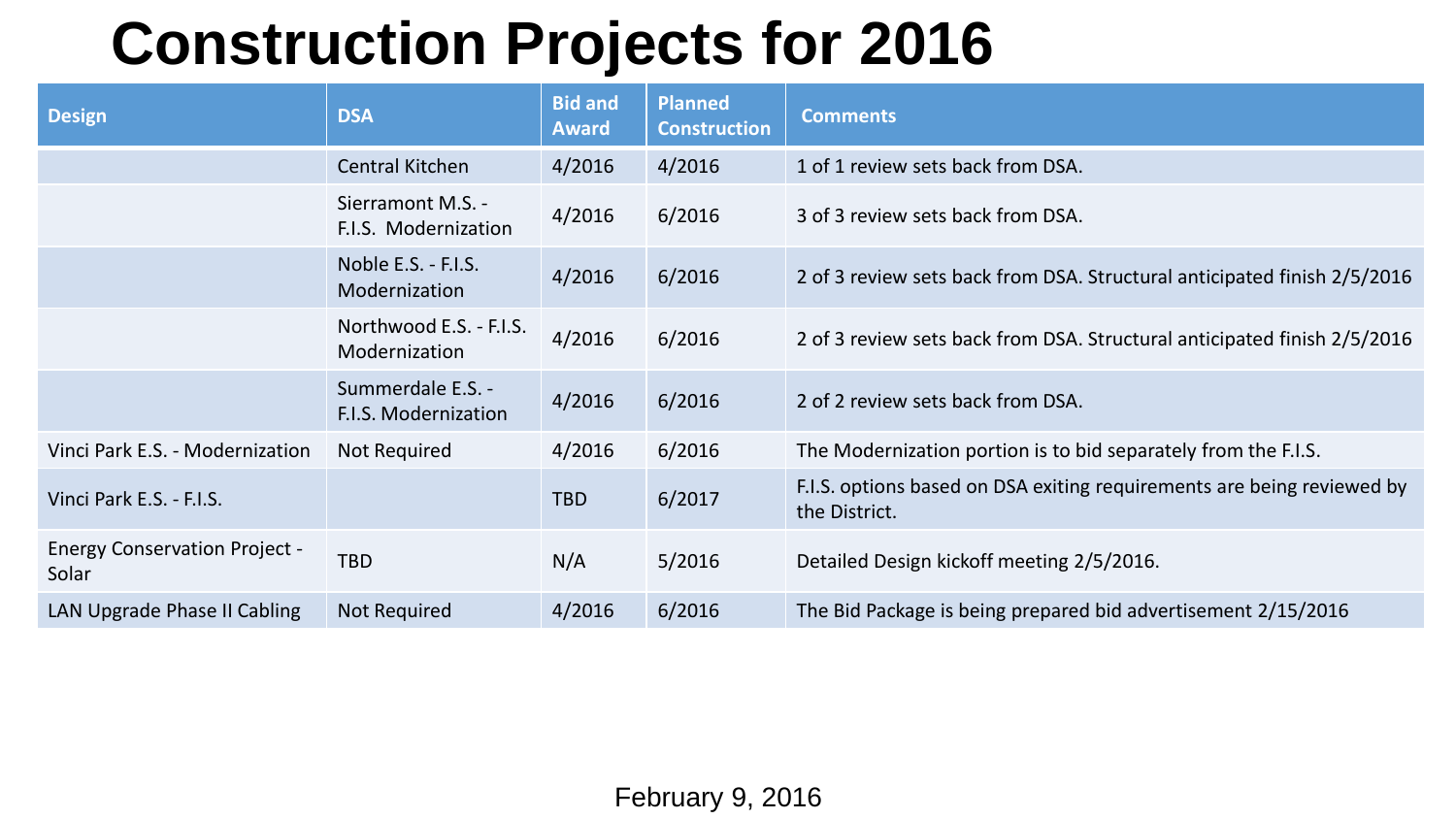## **Contractor Outreach for 2016**

On 2/1/2016 a Contractor Outreach was held at the BUSD Board Room. The goal was to inform the Construction Community about up coming Measure L Constriction Projects. This will increase Bidder participation when BUSD solicits Bids, and competitive pricing.

Outreach Highlights

- Mr. Ector addressed the group about the Bond Program, Goals and Objectives
- The Bond Team, Purchasing, Architects, Construction Managers and PSA Consultant provided details

Contract Information

- 2016 Construction Projects
- **□PSA Highlights**
- 2017 and 2018 Construction Projects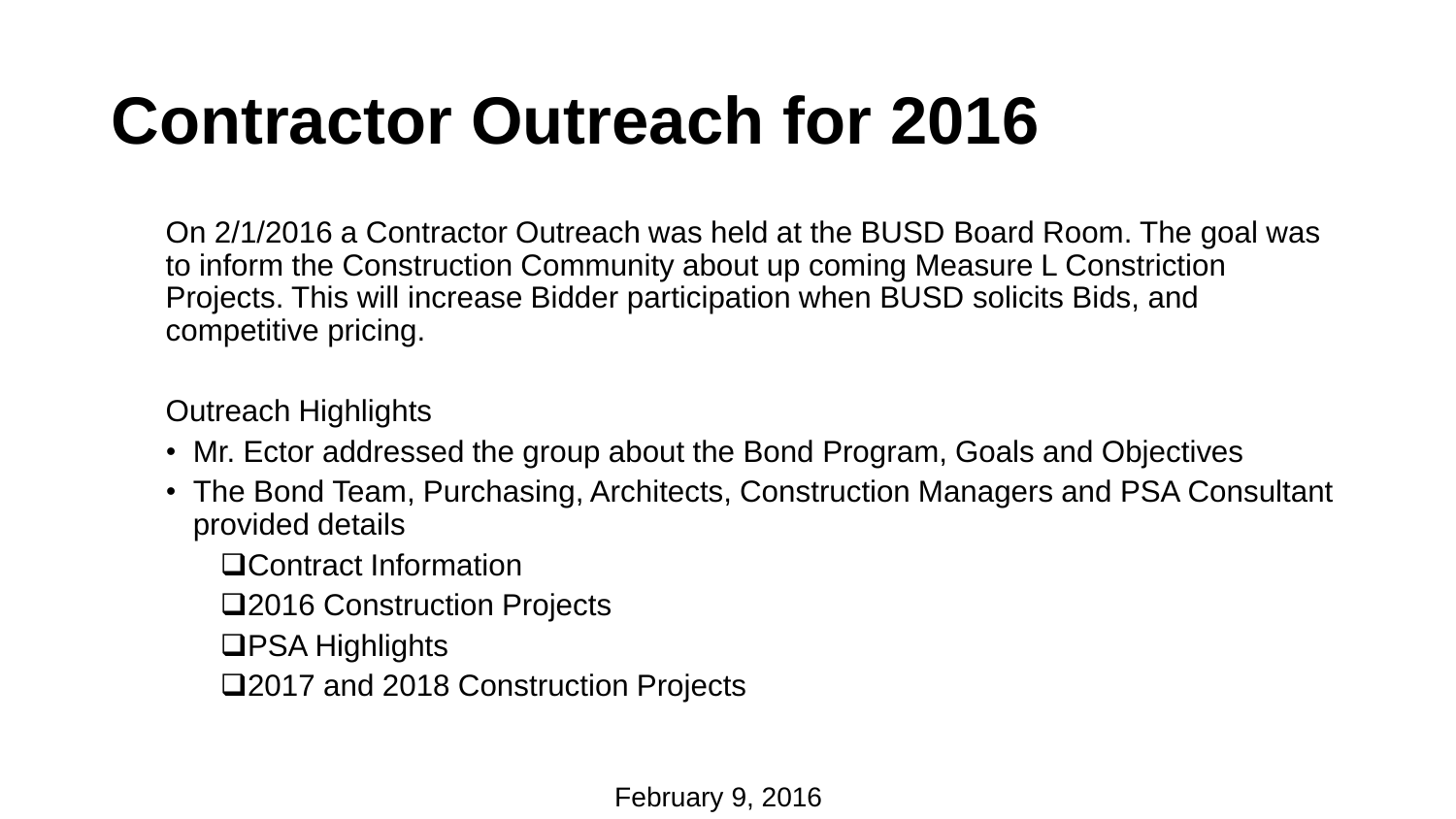## **Contractor Outreach for 2016**

71 Contracting Companies attended. There were approximately 100 persons that participated. We anticipated 50 would be a successful out come. We will do the same next year for the 2017 projects.